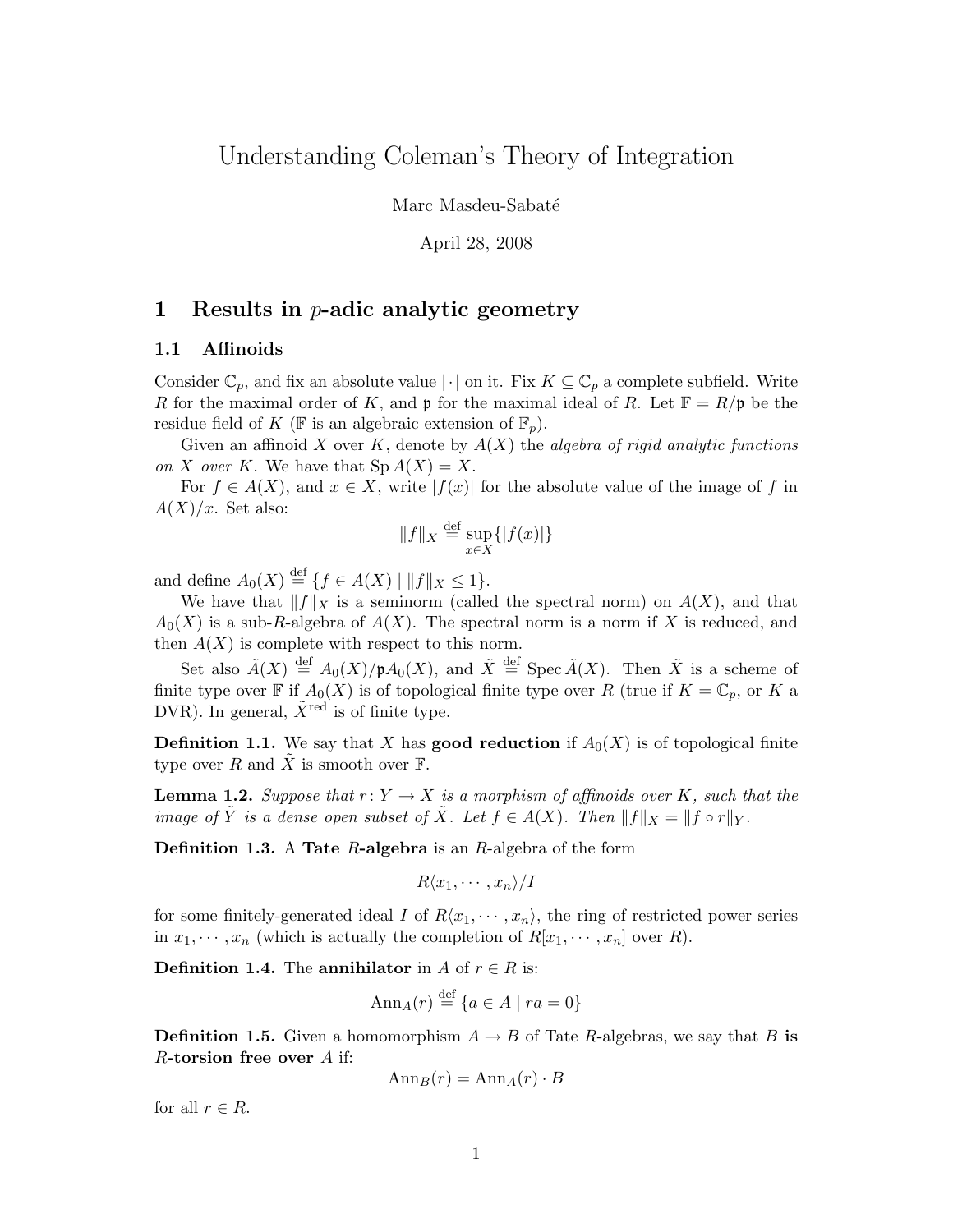Let any Tate R-algebra A, we set  $\tilde{A} \stackrel{\text{def}}{=} A/\mathfrak{p}A$ .

**Definition 1.6.** We say that B is formally smooth over A if B is smooth over  $\overrightarrow{A}$ and  $B$  is  $R$ -torsion free over  $A$ .

The proof of the following statement is ommited, as it is not needed in the sequel.

Proposition 1.7. The following are equivalent:

- 1. B is formally smooth over A,
- 2.  $\tilde{B}$  is smooth over  $\tilde{A}$  and  $B$  is flat over  $A$ ,
- 3. B/rB is smooth over  $A/rA$  for all  $r \in R$ .

The following theorem is what is needed to prove Theorem 1.12.

**Theorem 1.8.** Suppose that there is a commutative diagram of Tate R-algebras



such that  $\tilde{C} \rightarrow \tilde{D}$  is surjective and B is formally smooth over A. Suppose that there is a homomorphism  $s: \tilde{B} \to \tilde{C}$  making the reduction of the diagram commutative. Then there is a lifting  $\overline{s}$ :  $B \to C$  of s which makes the original diagram commutative.

Proof. We will proceed by proving several lemmas that will patch together to get our result.

**Lemma 1.9.** Suppose that  $A \rightarrow B$  is a surjective homomorphism of Tate R-algebras. Then its kernel is finitely generated.

*Proof.* First, note that WLOG can assume that  $A = R_m$  (in general, A is a quotient of it, so there is no harm in replacing it). The hypothesis says that  $B$  is a quotient of  $R_n$ (for some  $n \geq 0$ ), with finitely generated kernel J:

$$
0 \to J \to R_n \to B \to 0
$$

Let now  $h: R_n \to R_m$  be a homomorphism such that te following commutes:



Take now  $x'_1, \dots, x'_m$  lifts (in  $R_n$ ) of the images of  $x_1, \dots, x_m \in R_n$  in B. Then the kernel of  $R_m \to B$  is generated by  $h(J)$ , together with the set of  $\{x_i - h(x'_i) \mid 1 \leq i \leq m\}$ , so it's finitely generated. П

As  $B$  is topologically of finite type over  $R$ , a fortiori it is so over  $A$ . Hence there is a surjection  $A_n \to B$ , for some n. By the previous lemma, there exist  $G_1 \cdots, G_m \in A_n$ , such that

$$
B \simeq A_n / \langle G_1, \cdots, G_m \rangle
$$
 as an A-algebra.

Let  $G \stackrel{\text{def}}{=} (G_1, \dots, G_m) \in A_m^m$ , and let g denote the composition  $A_n \to B \to D$ , and  $\tilde{V}$ the composition  $\tilde{A}_n \to \tilde{B} \stackrel{s}{\to} \tilde{C}$ . The fact that  $\tilde{C} \twoheadrightarrow \tilde{D}$  is surjective implies that  $C \twoheadrightarrow D$ , and so  $D \simeq C/I$ , for some ideal I.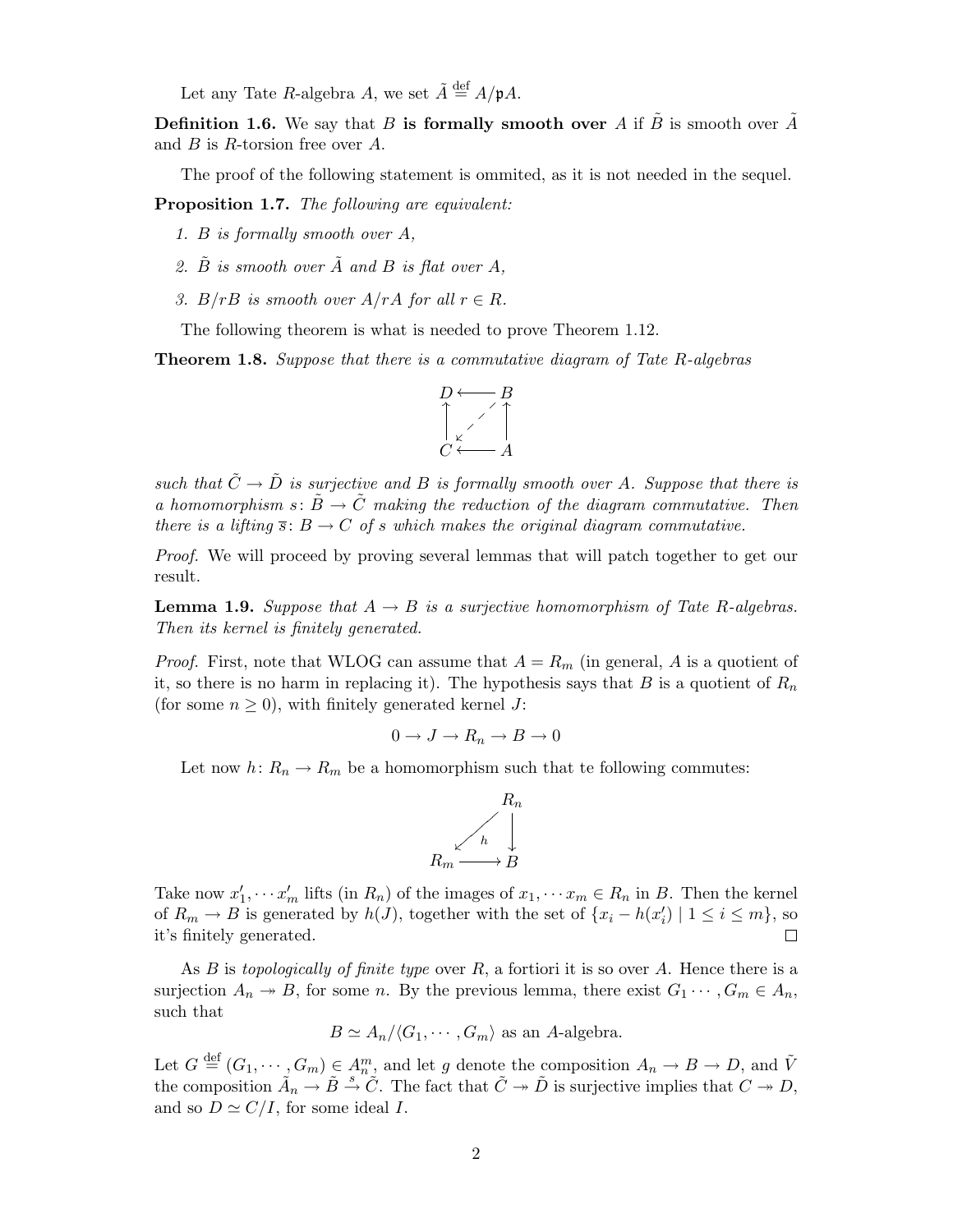**Lemma 1.10.** There exists a  $V: A_n \to C$  which lifts  $\tilde{V}$ , and such that  $V \equiv g \pmod{I}$ .



*Proof.* As  $C \rightarrow D$ , there exists a hom.  $g' : A_n \rightarrow C$  such that

$$
g' \equiv g \pmod{I}
$$

(just take, if  $X = (x_1, \dots, x_n)$ ,  $g'(X)$  to be any lift of  $g(X)$ , and extend to all  $A_n$  in the natural way). In the same way,  $\tilde{V}$  can be lifted to  $V' : A_n \to C$ . Then one has:

$$
V'(X) - g'(X) \in (\mathfrak{p} + I)^n \subseteq C^n
$$

Now let  $a \in \mathfrak{p}^n \subseteq C^n$ , and  $b \in I^n \subseteq C^n$  be such that:

$$
V'(X) - g'(X) = a - b
$$

Set then  $d \stackrel{\text{def}}{=} V'(X) - a = g'(X) - b$ , and clearly  $\tilde{d} = \tilde{V}$ , and  $d \equiv g \mod I$ .

Hence we may take V to be the unique homomorphism  $A_n \to C$  such that  $V(X) =$ d. П

The homomorphism  $V$  is a first approximation to the lifting we are after.

We need to construct a sequence of approximations that tends to our desired lift. As our algebra is complete, we will be then get the lift by taking the limit.

**Lemma 1.11.** There exists an  $n \times m$  matrix N, and  $m \times m$  matrices M and Q over  $A_n$  such that:

$$
G\left(X + NG\right) = G^t MG + QG
$$

where the coordinates of Q are in  $\mathfrak{p}A_n$ .

Let now  $V_0 = V$ , and define recursively  $V_k$  by setting

$$
V_{k+1}(X) \stackrel{\text{def}}{=} V_k(X) + N\left(V_k(X)\right)G\left(V_k(X)\right)
$$

As  $V_{k+1}(X) \in \mathbb{C}^m$ , it determines a unique homomorphism  $V_{k+1}: A_n \to \mathbb{C}$ . From the previous lemma,  $V_{k+1} - V_k \to 0$ . As Tate algebras are complete, the limit of these will do.  $\Box$ 

#### 1.2 Lifting Morphisms

If  $h: X \to Y$  is a morphism of affinoids over K, denote by  $\tilde{h}: \tilde{X} \to \tilde{Y}$  its reduction. Given  $h$ , we say that h lifts h.

**Theorem 1.12.** Suppose  $K = \mathbb{C}_p$  or K a DVR. Suppose that there is a commutative diagram of **reduced** affinoids over  $K$ :

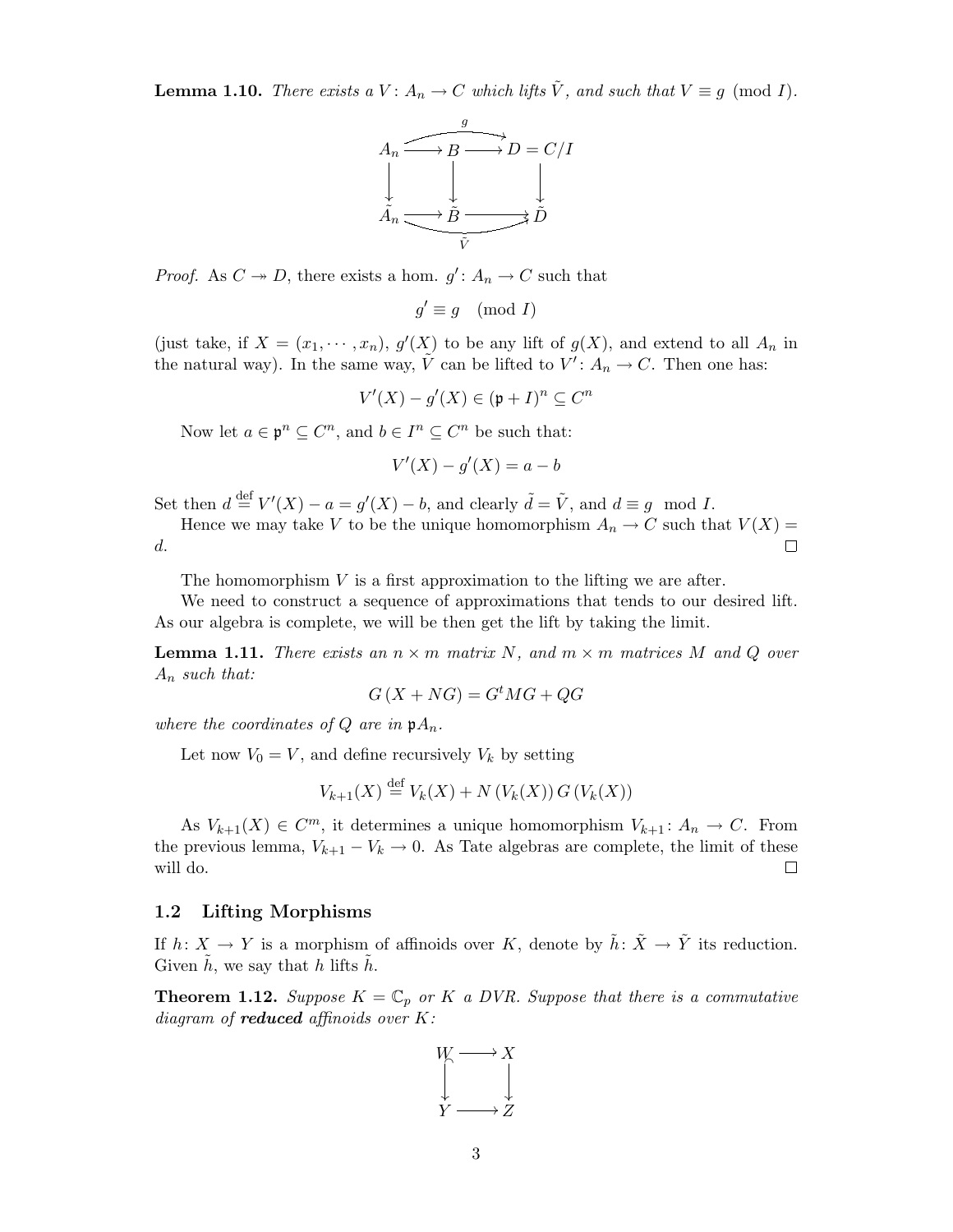such that  $W \to Y$  is a closed immersion, and  $\tilde{X}$  is smooth over  $\tilde{Z}$ . Suppose that h:  $\tilde{Y} \rightarrow \tilde{X}$  is a morphism commuting with the reduction of the given diagram. Then there is a lifting  $\overline{h}: Y \to X$  of h commuting with the diagram:



Suppose now that S is a scheme over a field F, and  $\sigma: F \to F$  is an automorphism of F. Let  $S^{\sigma}$  be the scheme over F obtained by base change via  $\sigma$ . We have a commutative diagram:

$$
S^{\sigma} \xrightarrow{\sigma} S
$$
  
\n
$$
\downarrow \qquad \qquad S
$$
  
\n
$$
\text{Spec}(F) \xrightarrow{\sigma} \text{Spec}(F)
$$

Given a form (a function or a differential) f on S, one denotes by  $f^{\sigma}$  its pullback via  $\sigma$  to  $S^{\sigma}$ . The resulting map  $f \mapsto f^{\sigma}$  is  $\sigma$ -linear (but not linear, in general).

Let now X be an affinoid over  $F = K$ , and let  $S = Spec(A(X))$  (over  $Spec(K)$ ), and let  $\sigma$  be a continous automorphism of K. Let then  $X^{\sigma}$  be the affinoid characterized by  $Spec(A(X^{\sigma})) = S^{\sigma}$ , as schemes over K.

Next, consider the case  $F = \mathbb{F}$ , and let  $\sigma$  be the Frobenius automorphism of  $\mathbb{F}$ . For each  $n \in \mathbb{Z}^+$ , there is a canonical morphism  $\phi \colon S \to S^{\sigma^n}$ , called the Frobenius morphism, and characterized by the equation  $\phi^* f^{\sigma^n} = f^{p^n}$  (for  $f \in \mathcal{O}_S(U)$ ). If S is of finite type over  $\mathbb{F}$ , then there exists some positive integer n such that  $S \simeq S^{\sigma^n}$ . Fix an F-isomorphism  $\rho: S^{\sigma^n} \to S$ , and then the morphism  $\rho \circ \phi: S \to S$  is called a **Frobenius** endomorphism of S.

Now suppose that X is an affinoid over K, and  $\overline{\sigma}$  is a continuous automorphism of K, which restricts to the Frobenius automorphism  $\sigma$  on  $\mathbb{F}$ . As X is of finite type over  $\mathbb F$ , then X has Frobenius endomorphisms, and an endomorphism of X lifting one of those is called a **Frobenius endomorphism** of  $X$ . Such an endomorphism is actually K-linear (and not just  $\sigma$ -linear). We have the following corollary:

**Corollary 1.13.** Suppose that  $X$  is a reduced affinoid over  $K$  with good reduction. Then:

- 1. X possesses a Frobenius endomorphism.
- 2. There is a morphism from X to  $X^{\overline{\sigma}}$  lifting the robenius morphism  $\tilde{X} \to \tilde{X}^{\sigma}$ .
- 3.  $X \simeq X^{\overline{\sigma}^n}$  for some positive integer n.

Let X be as in the previous corollary, and let  $\phi$  be a Frobenius endomorphism of X. In each residue class U of X there is a unique point  $\varepsilon_U$  such that

$$
\phi^m(\varepsilon_U)=\varepsilon_U
$$

for some positive integer m. It can be computed/defined as: think of  $U$  as a point in  $\tilde{X}(\mathbb{F}^a)$  (over the algebraic closure of F). Then there is some m such that  $\tilde{\phi}^m(U) = U$ , because U is defined over some finite extension of  $\mathbb{F}_p$ . Then

$$
\varepsilon_U = \lim_{n \to \infty} \phi^{mn}(x)
$$

for any  $x \in U$ . This point  $\varepsilon_U$  is called a **Teichmüller** point of  $\phi$ .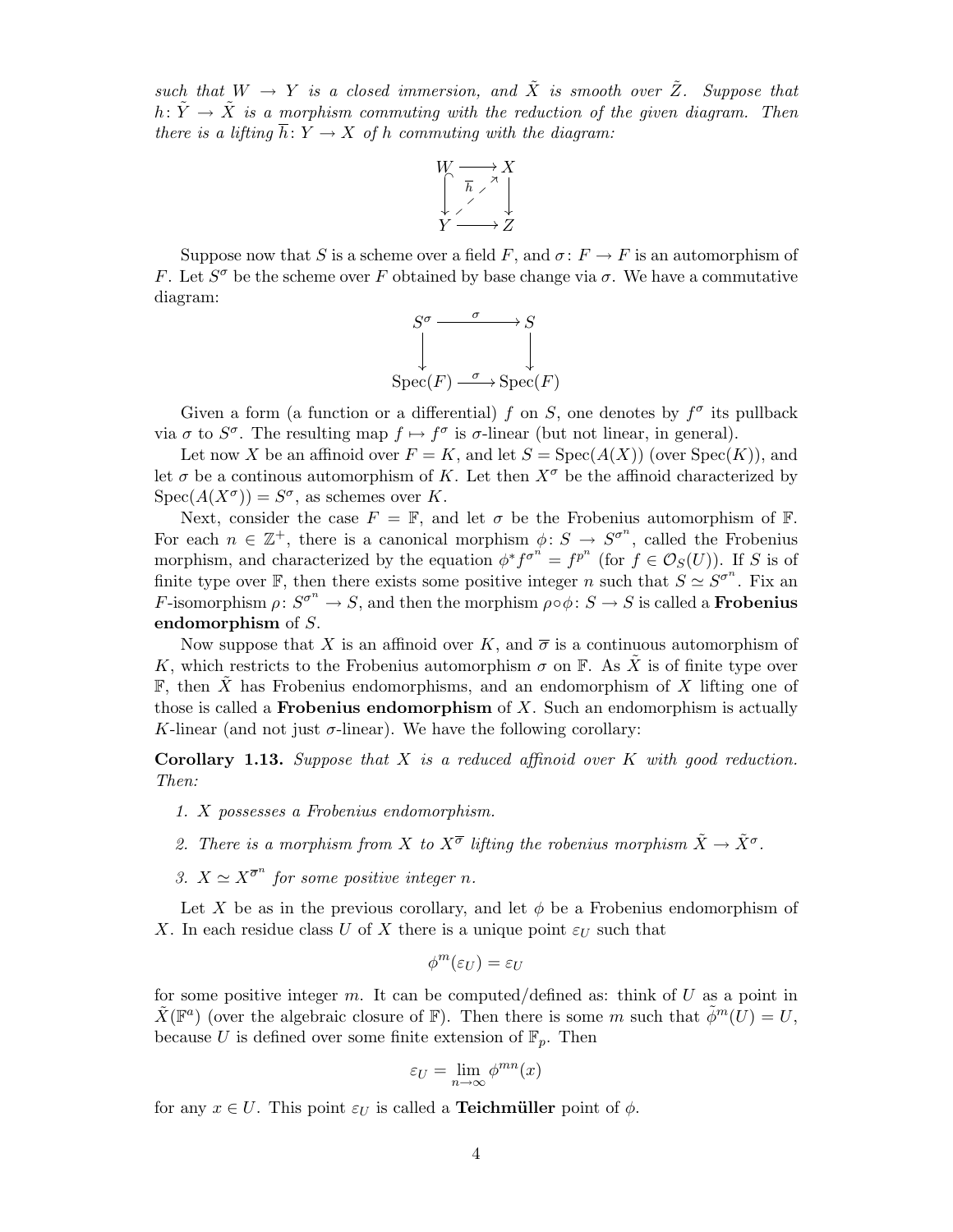#### 1.3 Differentials

Suppose that X is an affinoid over K. Let  $\Omega^1_{X/K}$  be the module of rigid differentials on X, and  $d: A(X) \to \Omega^1_{X/K}$  the natural derivation. We define  $\Omega^i_{X/K}$  as the *i*-th exterior power of  $\Omega^1_{X/K}$ .

If  $W$  is any rigid space over  $K$ , we can make a natural complex of rigid sheaves  $(\Omega^{\bullet}_{W/K}, d)$  on W. A closed differential will then be an element  $\omega \in H^0(W, \Omega^1_{W/K})$ such that  $d\omega = 0$ .

**Proposition 1.14.** Let  $X$  be a connected reduced affinoid with good reduction over  $K$ . Let  $D = \text{red}^{-1} \tilde{\Delta}$ , where  $\tilde{\Delta}$  is the diagonal in  $\tilde{X} \times \tilde{X}$ . Then D has a natural structure of rigid analytic space, and we let  $A(D)$  be the ring of rigid analytic functions on  $D$ . Consider  $p_1, p_2 \colon D \to X$  the two natural projections. Suppose that  $\omega$  is closed on X. Then:

$$
p_1^*\omega-p_2^*\omega\in dA(D)
$$

*Proof.* Let C be a cover of  $\tilde{X}$  by affine opens such that  $Y \in \mathcal{C}$  may be expressed as a finite unramified covering of an affine open subset of  $\mathbb{A}^d_{\mathbb{F}}$ , where d is the dimension of X. For each  $Y \in \mathcal{C}$ , the inverse image  $\overline{Y} = \text{red}^{-1} Y$  has a natural structure of an affinoid over K such that  $\tilde{\overline{Y}} = Y$ .

Fix  $Y \in \mathcal{C}$ . There exist functions  $\tilde{x}_1, \dots, \tilde{x}_n$  on Y, which are local parameters at each point of Y (by how we are taking our Y). Let  $x_1, \dots, x_n$  be liftings to  $\overline{Y}$ . Then  $x_1, \dots, x_n$  are also local parameters everywhere on  $\overline{Y}$ . So we may write:

$$
\omega = f_1 dx_1 + \dots + f_n dx_n
$$

for some  $f_i \in A(Y)$ .

The idea of the proof can be seen in the case  $n = 1$ . In that case, write  $\omega = f(x)dx$ , and then  $p_1^*\omega - p_2^*\omega = f(x)dx - f(y)dy$ . We want to "integrate" this. So let  $h \stackrel{\text{def}}{=} x - y$ , and rewrite the previous expression as  $f(y+h)d(y+h)-f(y)dy$ . Now expand f around y, noting that h is divisible by p (because  $h = x - y$  vanishes on the diagonal). Write then:

$$
p_1^*\omega - p_2^*\omega = \sum_{i=1}^{\infty} \frac{f^{(i)}(y)}{n!} h^n dy + \sum_{i=0}^{\infty} \frac{f^{(i)}(y)}{n!} h^n dh
$$

Now, just check that if one defines  $F \stackrel{\text{def}}{=} \sum_{i=1}^{\infty}$  $f^{(i-1)}$  $\frac{n^{(n-1)}}{n!}h^i$ , then  $dF$  is the desired expression.

Following we write the general case, wich is just the same, but messier. So let now  $x \stackrel{\text{def}}{=} (x_1, \dots, x_n)$ , and let  $C \stackrel{\text{def}}{=} p_1^* x - p_2^* x$ . Clearly  $C \in T^n$ , where T is the ideal of  $A_0(X) \otimes A_0(X) \subseteq A(D)$  consisting of functions which vanish on  $\Delta$  (the diagonal on  $X \times X$ ). Set then

$$
F_Y \stackrel{\text{def}}{=} \sum_I \frac{1}{I!} (p_2^* F_I) C^I
$$

where  $I = (i_1, \dots, i_n) \in \mathbb{Z}^n$ ,  $I > 0, I \neq 0, I! = i_1! \dots i_n!$ , and

$$
F_I \stackrel{\text{def}}{=} \frac{d^{i_1}}{dx_1^{x_1}} \cdots \frac{d^{i_k-1}}{dx_k^{i_k-1}} f_k
$$

where k is such that  $i_k > 0$  and  $i_j = 0$  for  $j > k$ . It is a well-known fact that, if  $f \in A(Y)$  and  $J \in \mathbb{Z}^n$ ,  $J \geq 0$ , then:

$$
\left| \frac{1}{J!} \frac{d^J}{dx^J} f \right|_{\overline{Y}} \le |f|_{\overline{Y}}
$$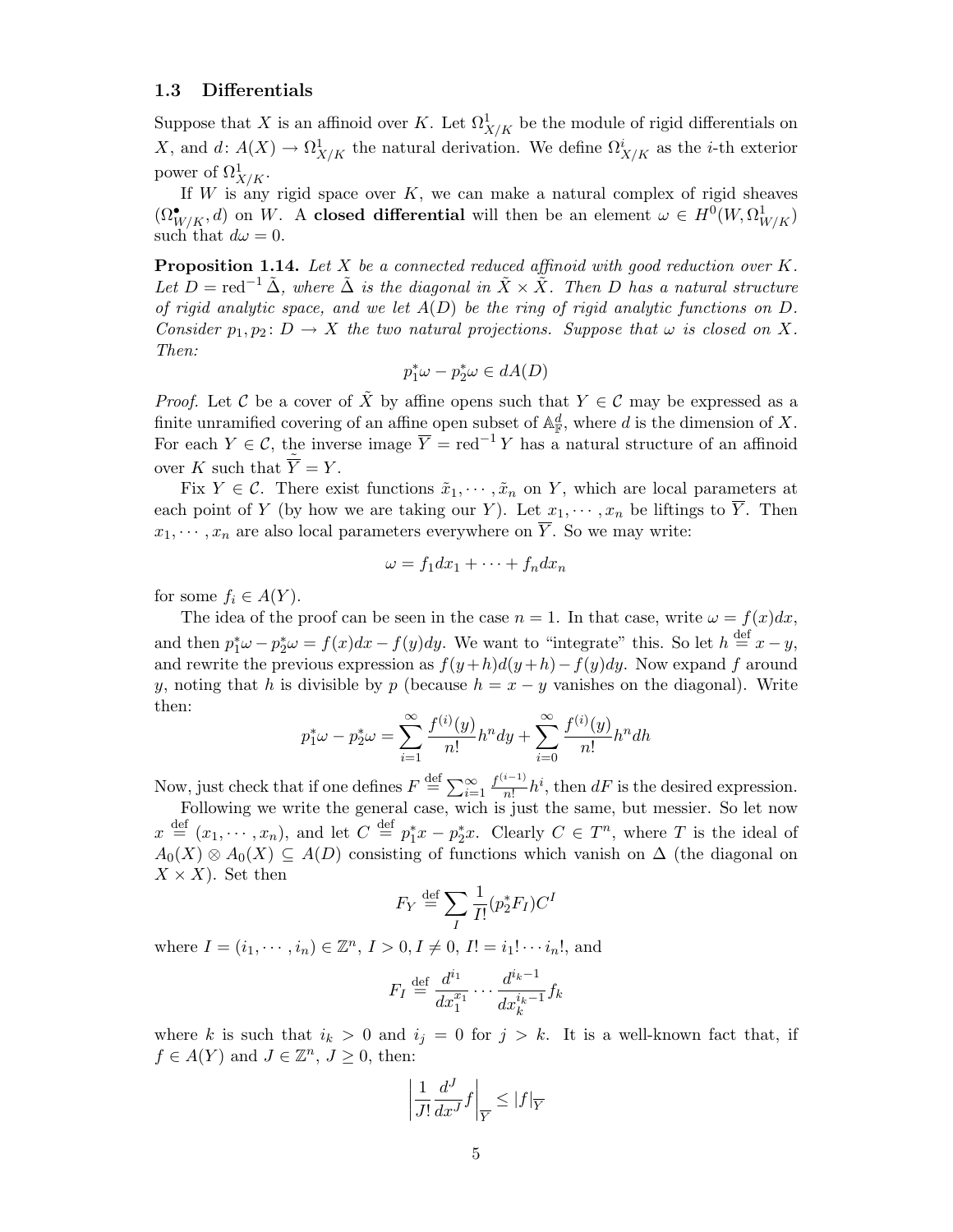Hence:

$$
\left|\frac{F_I}{I!}\right|_{\overline{Y}} \le \frac{\max_j |f_j|_{\overline{Y}}}{|i_k|}
$$

and so  $F_Y \in A(D_{\overline{Y}})$ .

Now we can compute  $dF_Y$  and prove that, on  $\overline{Y}$ ,

 $dF_Y = p_1^*\omega - p_2^*\omega$ 

Next, we check that the  $F_Y$  glue together into a function  $F \in B(D)$  as required.  $\Box$ 

**Corollary 1.15.** Suppose that  $f_1, f_2 \colon X' \to X$  are morphisms of reduced connected affinoids with good reduction, such that  $\tilde{f}_1 = \tilde{f}_2$ . Let  $\omega$  be a closed 1-form on X. Then:

- 1.  $f_1^*\omega f_2^*\omega \in dA(X')$
- 2. Suppose that  $\lambda$  is a function on  $X(\mathbb{C}_p)$ , analytic on each residue class of X, and such that  $d\lambda = \omega$ . Then:

$$
f_1^*\lambda - f_2^*\lambda \in A(X')
$$

Let now V be a proper scheme of finite type over R, and let  $\tilde{V}$  be its special fiber. Let  $W \subset \tilde{V}$  be an affine open set. Consider:

$$
\overline{W} \stackrel{\text{def}}{=} \{ x \in V_K \mid x \text{ is closed and } \tilde{x} \in W \}
$$

Then  $\overline{W}$  has a natural structure of affinoid over K. If V is smooth, then  $\overline{W}$  has good reduction, and  $\tilde{\overline{W}} = W$ . The set  $\overline{W}$  is called a **Zariski affinoid open set** of V.

Definition 1.16. Suppose that  $V_K$  is smooth. A differential of the second kind on  $V_K$  is an element  $\omega \in \Omega^1_{V_K/K}(U)$ , for some dense open U of  $V_K$ , such that:

1.  $d\omega = 0$ .

.

2. there exists a Zariski open covering C of  $V_K$  such that for each  $W \in \mathcal{C}$ ,

$$
Res^U_{U\cap W}(W)\in Res^W_{U\cap W}(\Omega^1_{V_K/K}(W))+d\mathcal{O}_{V_K}(U\cap W)
$$

**Definition 1.17.** Supppose that  $V$  is smooth and proper over  $R$ . We say that **Frobe**nius acts properly on V if for each Frobenius endomorphism  $\phi$  of  $\tilde{V}$  there is a polynomial  $Z(T) \in \mathbb{C}_p[T]$  such that:

- 1. No root of  $Z(T)$  in  $\mathbb{C}_p$  is a root of unity.
- 2. For each Zariski affinoid open W of V such that  $\phi \tilde{W} = \tilde{W}$ , there is a lifting  $\overline{\phi}$ :  $W \to W$  of the restriction of  $\phi$  to  $\tilde{W}$  such that

$$
Z(\overline{\phi^*})\omega \in dA(W)
$$

for each algebraic differential of the second kind  $\omega$  on  $V_K$  regular on W.

Remark. If (ii) holds for one lifting  $\overline{\phi}$ , then it holds for all, thanks to the previous corollary.

**Theorem 1.18.** Suppose that K is a DVR and that V is a smoot projective scheme over R. Then any Frobenius endomorphism acts properly on V .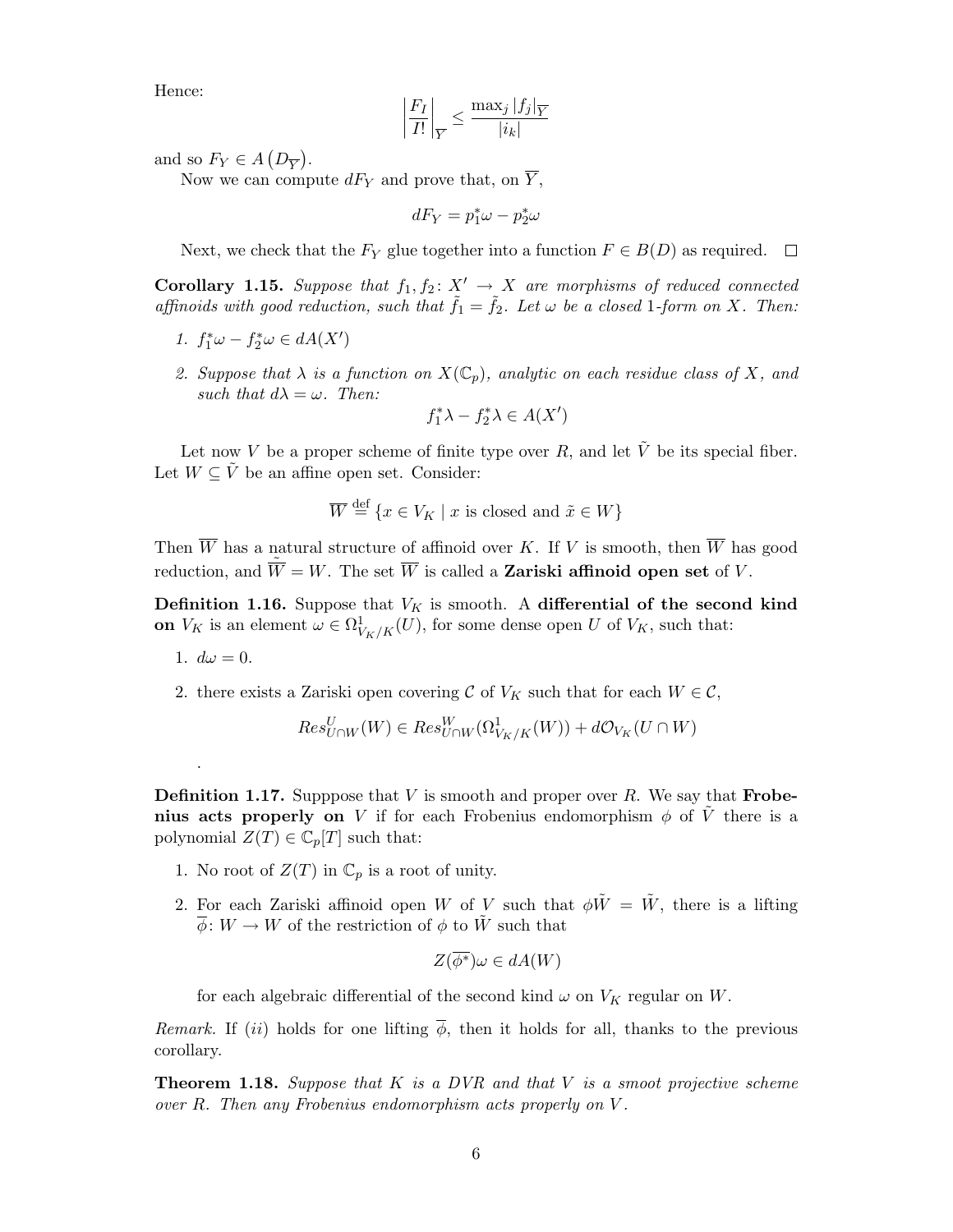## 2 p-adic Abelian Integrals

Here the integrals are constructed, following the Dwork principle.

**Theorem 2.1.** Let X be a smooth connected affinoid over K with good reduction X. Let  $\omega$  be a closed one-form on X. Let  $\phi$  be a Frobenius endomorphism of X, and suppose that  $P(T)$  is a polynomial over  $\mathbb{C}_p$  such that

$$
P(\phi^*)\omega \in dA(X)
$$

and such that no root of  $P(T)$  is a root of unity. Then there exists a locally analytic function  $f_{\omega}$  on  $X(\mathbb{C}_p)$  unique up to an additive constant such that:

- 1.  $df_{\omega} = \omega$
- 2.  $P(\phi^*) f_\omega \in A(X)$ .

*Proof.* We copy the proof in the original paper, but for the special calse of  $P(T) = T - a$ , with  $a \in \mathbb{C}_p$  (the degree of  $P(T)$  is  $n = 1$ ). This is (hopefully) enough to see the ideas behind it.

So assume that  $\phi^*\omega - a\omega \in dA(X)$ .

We first prove uniqueness: suppose that one has two solutions to the problem. Then their difference would be a locally analytic function g satisfying  $dq = 0$  and  $\phi^*g - ag \in A(X)$ . We will see that g is constant. As  $dg = 0$ , g must be locally constant, and thus  $\phi^*g - ag$  is locally constant as well. As X is connected, then  $\phi^*g - ag = C$ , for some constant  $C \in \mathbb{C}_p$ . We will prove that  $g(x) = C/(1-a)$  for all  $x \in X$ .

Let U be a residue class of X, and let  $\varepsilon = \varepsilon_U$  be a Teichmüller point of  $\phi$  in U, of period m (so that  $\phi^m(\varepsilon) = \varepsilon$ ). Then one can check (by induction, for example) that:

$$
(\phi^*)^k g - a^k g = C \frac{1 - a^k}{1 - a} \tag{1}
$$

Take now  $k = m$  and evaluate at  $\varepsilon$ , to get:

$$
(1 - am)g(\varepsilon) = C\frac{1 - am}{1 - a}
$$

As  $1 - a^m$  is invertible, this implies that  $g(\varepsilon) = C/(1 - a)$  as we want.

Now let  $x \in U$  be arbitrary. As g is locally constant and  $\phi^{mk}(x) \to \varepsilon$ , there is some integer k such that:

$$
g(\phi^{mk}(x)) = g(\varepsilon)
$$

Again by Equation 1, we get:

$$
a^{mk}g(x) = a^{mk}C/(1-a)
$$

So  $g(x) - C/(1 - a)$  is in the kernel of  $a^{mk}$ , thought as acting on  $\mathbb{C}_p$ . But here is the trick to cancel this: for each integer r, there is some element  $y_r \in U$  such that  $\phi^{mr}(y_r) = x$ . Using Equation 1 again, we deduce that:

$$
g(x) - C/(1 - a) = a^{r} (g(y_r) - C/(1 - a))
$$

so  $g(x) - C/(1 - a)$  is both in the kernel of  $a^{mk}$  and in the image of  $a^{mr}$  for all  $r \ge 0$ , and only 0 is there:

$$
\ker(a^{mk}) \cap (\cap_{r \ge 0} a^{mr}(\mathbb{C}_p)) = \{0\}
$$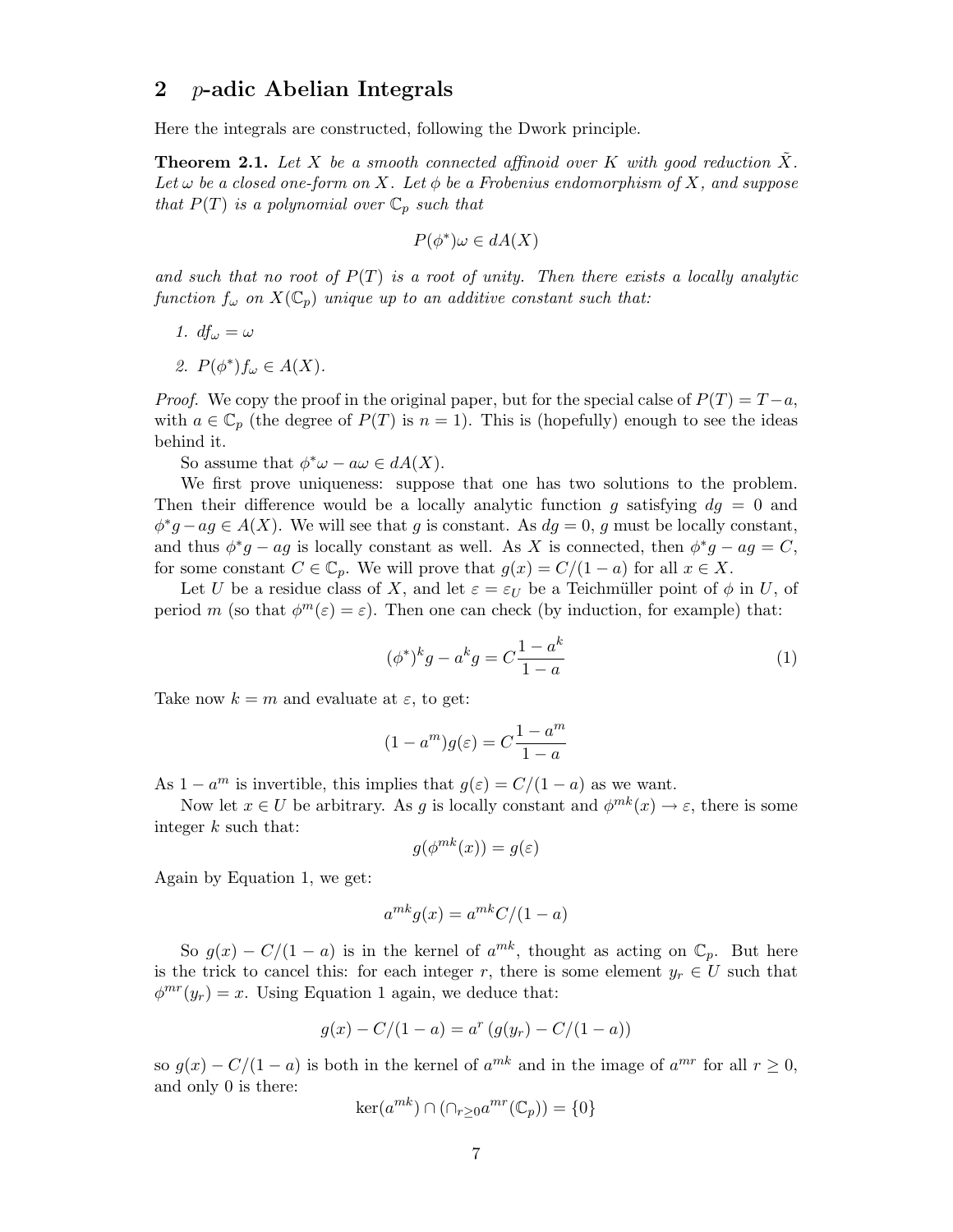so  $g$  is constant.

Next, we prove existence: for this, write first  $\phi^*\omega = a\omega + dh$  for some  $h \in A(X)$ . We can surely integrate  $\omega$  locally, but we need to do it in a coherent way so that the second condition in the theorem is satisfied. Once again, the Teichmüller points will save the day. If U is a residue class of X and  $\varepsilon \in U$  is the corresponding Teichmüller point for  $\phi$ , write m for the minimal positive integer such that  $\phi^m(\varepsilon) = \varepsilon$ . Then define  $f_U$  to be the local integral to  $\omega$ , normalized such that:

$$
f_U(\varepsilon) = \frac{1}{1 - a^m} \sum_{i=0}^{m-1} a^i h\left(\phi^{m - (i+1)}(\varepsilon)\right)
$$

and define f by  $f|_U \stackrel{\text{def}}{=} f_U$ . We can then compute  $(\phi^* f)(\varepsilon)$  and show that it equals  $af(\varepsilon) + h(\varepsilon)$  as we wanted.  $\Box$ 

**Corollary 2.2.** The function  $f_{\omega}$  is analytic on each residue class of X.

**Corollary 2.3.** The function  $f_{\omega}$  depends modulo constants only on  $\omega$  and not on the choice of P.

**Corollary 2.4.** Let  $\omega'$  be a closed one-form on X such that  $P(\phi^*)\omega' \in dA(X)$ . Then:

- 1.  $f_{\omega+\omega'}=f_{\omega}+f_{\omega'}$  (modulo constants in  $\mathbb{C}_p$ ),
- 2. if  $\omega$  is exact, then  $f_{\omega} \in A(X)$ .

**Corollary 2.5.** The function  $f_{\omega}$  is independent (up to constants) of the choice of  $\phi$ .

Let now  $\sigma$  be a continuous automorphism of  $\mathbb{C}_p$ . Let  $\omega^{\sigma}$  denote the pullback of  $\omega$ to  $X^{\sigma}$ . Let  $f^{\sigma}_{\omega}$  be the function on  $X^{\sigma}(\mathbb{C}_p)$  defined by:

$$
f^{\sigma}_{\omega}(x) \stackrel{\text{def}}{=} \sigma f_{\omega}(\sigma^{-1}(x))
$$

**Corollary 2.6.** The differential  $\omega^{\sigma}$  satisfies the hypotheses of the theorem over  $X^{\sigma}$ , and  $f^{\sigma}_{\omega} = f_{\omega^{\sigma}}$  up to constants. In particular, if  $\sigma$  fixes K, then  $f^{\sigma}_{\omega} = f_{\omega}$  up to constants.

**Proposition 2.7.** Suppose that  $F: X' \to X$  is a morphism of smooth affinoids with good reduction over K. Let  $\omega' = F^* \omega$ . Then there exists a Frobenius endomorphism  $\phi'$ of X' and a polynomial  $P'(T)$  in  $\mathbb{C}_p[T]$  such that

$$
P'(\phi'^*)\omega' \in dA(X')
$$

and such that no root of  $P'(T)$  is a root of unity. Moreover, if  $f_{\omega'}$  is a solution of the Theorem with  $\omega'$  in place of  $\omega$ , then  $f_{\omega'} = F^* f_{\omega}$  up to constants.

Proof. The key observation to be made is that there exists Frobenius endomorphisms  $\phi: X \to X$  and  $\phi': X' \to X'$  compatible with F on the reductions. That is, such that the following commutes:

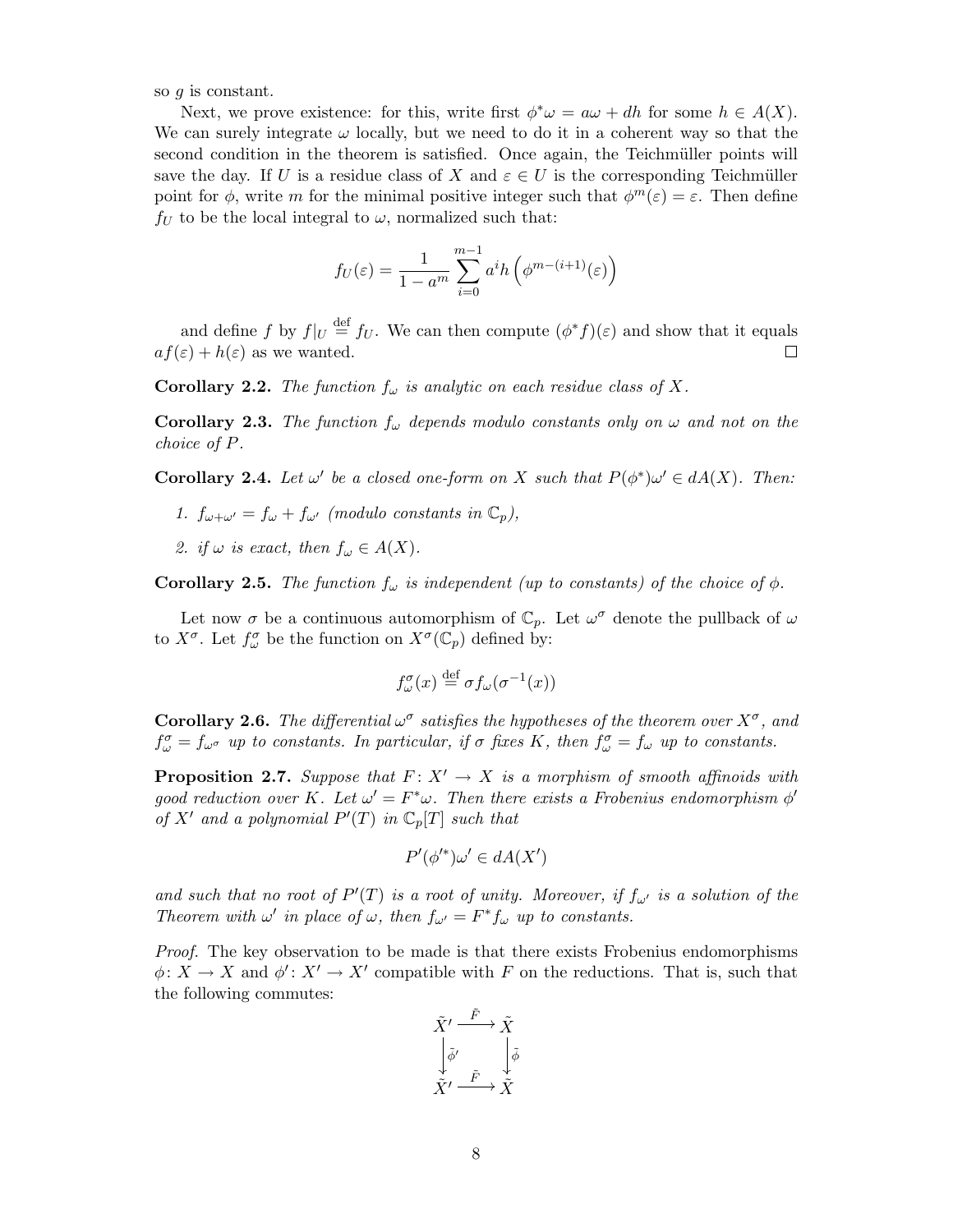Then there is (by what we have seen so far) a polynomial  $P(T)$ , without roots of unity, such that:

$$
P(\phi^*)\omega \in dA(X)
$$

From this, we deduce that:

$$
P(\phi;^*)\omega' \in dA(X')
$$

Also, we deduce (because  $\phi \circ F$  and  $F \circ \phi'$  to the same morphism) that:

$$
F^*(\phi^*)^k f_\omega - (\phi'^*)^k F^* f_\omega \in A(X') \quad \text{for all } k > 0
$$

and hence:

$$
P(\phi'^{*})F^{*} - F^{*}P(\phi^{*}) \in A(X')
$$

Now apply the uniqueness of  $f_{\omega'}$  to conclude the result.

Next, we will describe how to integrate differentials  $\omega$  of the second kind on  $V_K$ , where  $V$  is a smooth, proper, connected scheme of finite type over  $R$ .

Let  $\mathcal D$  be the collection of Zariski affinoid opens X in  $V_K$  such that, on X,

$$
\omega - dg_X \in \Omega^1_K(X)
$$

for some  $g_X$  in  $K(V_K)$  (the function field of  $V_K$ ). Note that  $\mathcal D$  is a covering, because  $\omega$  is of the second kind. Let  $(\omega)_{\infty}$  be the support of the polar divisor of  $\omega$  on  $V_K$ , and write  $V'_K \stackrel{\text{def}}{=} V_K - (\omega)_{\infty}$ .

Fix a Frobenius endomorphism  $\phi$  of  $\tilde{V}$ . Write  $\mathcal{D}'$  for the subcollection of  $\mathcal D$  consisting of those X such that  $\phi \tilde{X} = \tilde{X}$  (note that  $\mathcal{D}'$  is also a covering of  $V_K$  (why??). Let  $Z(T)$ be a polynomial associated to V and  $\phi$  (as in Definition 1.17).

Fix now  $X \in \mathcal{D}'$ . Write for short  $g = g_X$ , and set  $\nu = \nu_X = \omega - dg$ . Let  $\overline{\phi} = \overline{\phi_X}$  be a lifting of the restriction of  $\phi$  to X. Hence:

$$
Z(\overline{\phi}^*)\nu \in dA(X)
$$

By Theorem 2.1, there exists  $f = f_X$ , locally analytic on X and unique up to an additive constant such that  $df = \nu$ , and  $Z(\overline{\phi}^*)f \in A(X)$ .

Now, set  $h_X \stackrel{\text{def}}{=} f + g$ , as a function on  $X - (\omega)_{\infty}$ .

**Claim.** The function  $h_X$  is independent of the choices of f and g, up to an additive constant.

*Proof.* Suppose that  $g' \in K(V_K)$  is such that  $\omega - dg' = \nu' \in \Omega_K^1(X)$ . It follows then that  $\nu' = \nu + d(g - g')$ , and so in particular  $g - g' \in A(X)$ . If now f' is a solution of  $df' = \nu'$ , and  $Z(\phi^*)f' \in A(X)$ , then  $f' = f + (g - g')$ , from a previous corollary (up to constants). This finishes the proof.  $\Box$ 

Finally, we need to patch together the local integrals  $h_X$ :

**Lemma 2.8.** Let  $X, X' \in \mathcal{D}'$ . Then  $h_X - h_{X'}$  is constant on  $X \cap X'$ .

*Proof.* Note first that  $X \cap X' \in \mathcal{D}$ , so it suffices to prove it in the case  $X' \subseteq X$ . In this case, we may take  $g_X = g_{X'}$ . Then  $\nu_{X'}$  is the restriction of  $\nu_X$  to  $X'$ , and if we restrict  $f_X$  to X' we get a solution for our problem, hence  $h_{X'} = h_X|$ , as we wanted.  $\Box$ 

 $\Box$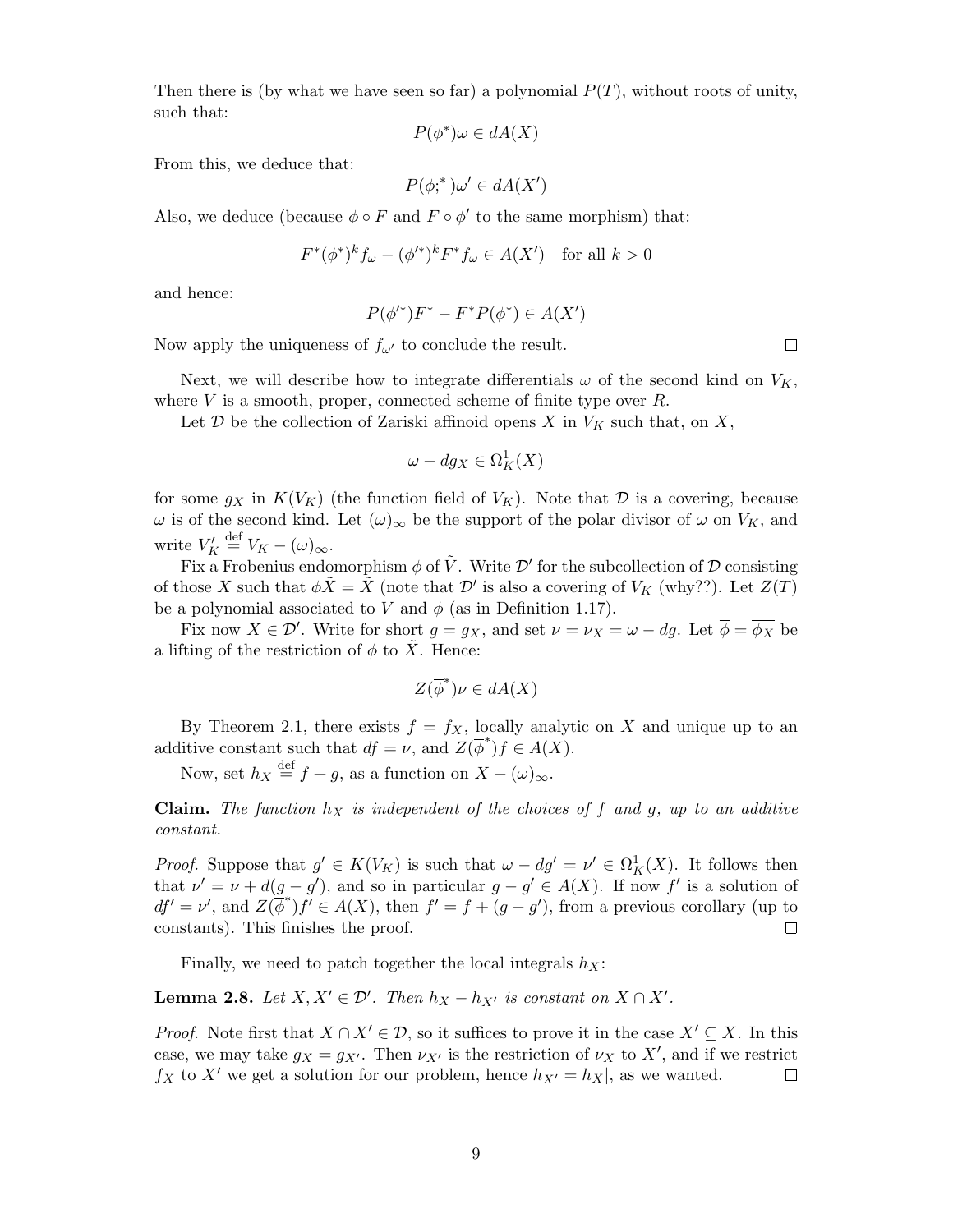This makes the map  $(X, X') \mapsto h_X - h_{X'}$  into a 1-cocycle wrt the covering  $\mathcal{D}'$  and the constant sheaf  $\mathbb{C}_p$ . It is actually a coboundary, since any finite subcollection of  $\mathcal{D}'$ has non-empty intersection.

We have proved:

**Theorem 2.9.** There exists a function  $f_\omega$  on  $V'_K(\mathbb{C}_p)$ , unique up to an additive constant, such that:

- 1.  $df_{\omega} = \omega$ ,
- 2. For each  $X \in \mathcal{D}'$ , there exists a  $g \in K(V_K)$  such that  $f_{\omega} g$  extends to ta locally analytic function on X, and

$$
Z(\overline{\phi_X}^*)(f_\omega - g) \in A(X)
$$

**Definition 2.10.** Given  $\omega$  and  $f_{\omega}$  as above, and given two points  $P, Q \in V_K'(\mathbb{C}_p)$ , the integral of  $\omega$  from P to Q is defined as:

$$
\int_P^Q \omega \stackrel{\text{def}}{=} f_\omega(Q) - f_\omega(P)
$$

**Proposition 2.11.** Let  $\omega$  and  $\omega'$  be two differentials of the second kind on  $V_K$ . Then:

• If  $P, Q \notin (\omega)_{\infty} \cup (\omega')_{\infty}$ , we have:

$$
\int_P^Q (\omega + \omega') = \int_P^Q \omega + \int_P^Q \omega'
$$

• If  $\omega = dg$  for a meromorphic function g on  $V_K$ , then:

$$
\int_P^Q \omega = g(Q) - g(P)
$$

• Let  $q: W \to V$  be a morphism of smooth proper schemes over R, on which Frobenius acts properly. Then, if  $g(Q), g(P) \notin (\omega)_{\infty}$ , we have:

$$
\int_P^Q g^*\omega = \int_{g(P)}^{g(Q)} \omega
$$

• If  $P, Q \notin (\omega)_{\infty}$ , then:

$$
\left(\int_P^Q \omega\right)^\sigma = \int_{\sigma(P)}^{\sigma(Q)} \omega^\sigma
$$

where the second integral is taken on  $V^{\sigma}$ 

The following theorem, whose proof ommit for now, is a strenghtening of the change of variable formula from the previous proposition:

**Theorem 2.12 (Change of Variablles).** Suppose that  $V$  and  $W$  are smooth proper schemes of finite type over a ring R on which Frobenius acts properly. Suppose  $f: V_K \to$  $W_K$  is a rational map. Let  $\omega$  be a differential of the second kind on  $W_k$ . Then:

$$
\int_P^Q f^* \omega = \int_{f(P)}^{f(Q)} \omega
$$

for any  $P, Q \in V(\mathbb{C}_p)$  in the domain of regularity of f such that  $f(P), f(Q) \notin (\omega)_{\infty}$ .